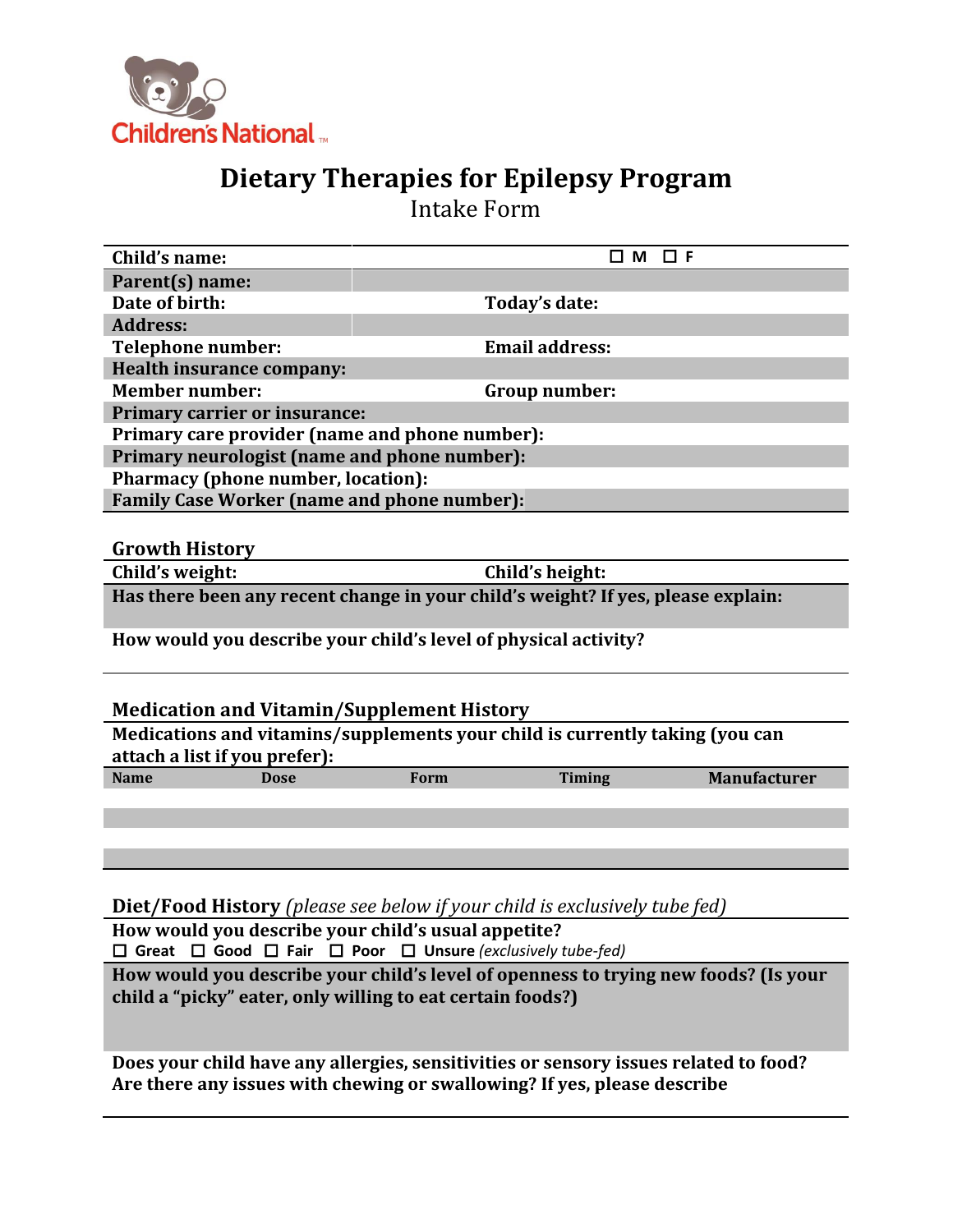

**Does your child use a: Sippy cup Regular cup Bottle Does not drink by themselves Describe a typical day's diet (food and beverages): Breakfast-**

**Lunch-**

**Dinner-**

**Snacks-**

**Does your child attend day care or school? If so, do they eat any meals provided by the school or do they bring food from home?**

## **Enteral Feeding History**

**What kind of feeding tube does your child have? Gastrostomy Nasogastric tube Jejunostomy Other: \_\_\_\_\_\_\_\_\_\_\_\_**

**How long has your child had a feeding tube?**

**What led to the placement of this tube?**

**Please tell us about your child's feeding schedule and flushes: Formula name Time Amount of formula Amount of water**

**Are there any formulas that you child did not tolerate?**

**Which home care service do you use to receive your feeding supplies? Please list the phone and fax numbers:**

**Do we have your permission to contact them about formula changes or supplies?**  $\Box$  **Yes**  $\Box$  **No** 

**Bowel habits:**  $\Box$  **Normal**  $\Box$  **Constipation**  $\Box$  **Loose stools** 

**Seizure history:**

**Previous seizure medications (not listed above) and why discontinued (not effective or side effects):**

**Family medical history:**  $\Box$  **Heart disease or stroke**  $\Box$  **High cholesterol or lipids**  $\Box$  **Kidney stones**